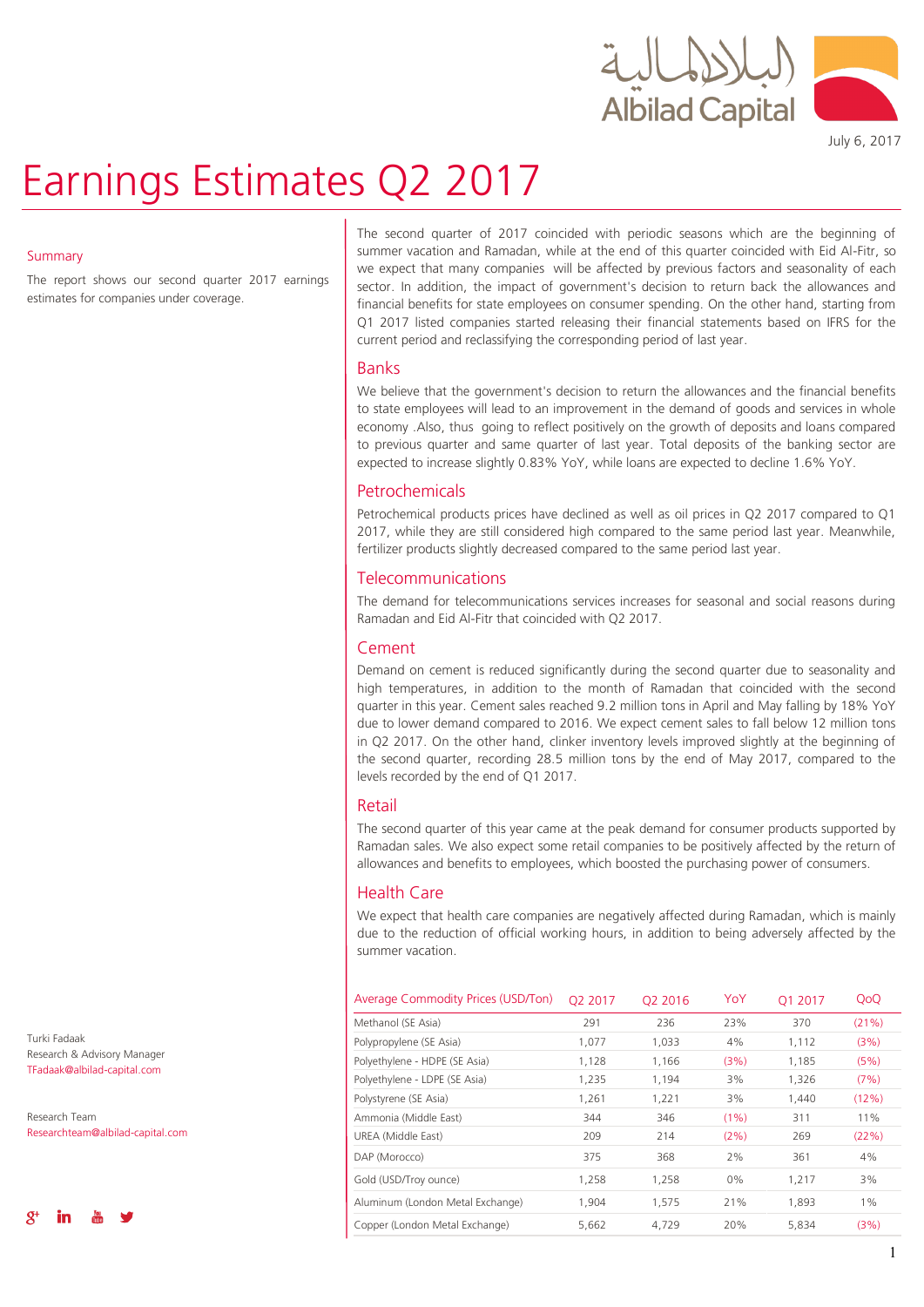

## The Following Table Illustrates our Estimates for the Second Quarter of 2017

| Code / Sector- SAR mn                    | Company          | Q2 2017E                 | Q2 2016A | YoY                      | Q1 2017A       | QoQ                      |
|------------------------------------------|------------------|--------------------------|----------|--------------------------|----------------|--------------------------|
| <b>Banks</b>                             |                  |                          |          |                          |                |                          |
| 1020                                     | Aljazira         | 197                      | 178      | 11%                      | 216            | (9% )                    |
| 1120                                     | Al Rajhi         | 2,202                    | 2,052    | 7%                       | 2,221          | $(1\%)$                  |
| 1150                                     | Alinma           | 437                      | 409      | 7%                       | 421            | 4%                       |
| <b>Materials</b>                         |                  |                          |          |                          |                |                          |
| 2010                                     | SABIC            | 4,575                    | 4,736    | (3%)                     | 5,240          | (13%)                    |
| 2020                                     | SAFCO            | 278                      | 299      | (7%)                     | 423            | (34%)                    |
| 2290                                     | YANSAB           | 535                      | 689      | (22%)                    | 608            | (12%)                    |
| 2330                                     | Advanced         | $\overline{\phantom{a}}$ | 192      | (3%)                     | 194            | (4% )                    |
| 3020                                     | Yamama Cement    | 53                       | 116      | (54%)                    | 51             | 4%                       |
| 3030                                     | Saudi Cement     | 144                      | 249      | (42%)                    | 165            | (13%)                    |
| 3060                                     | Yanbu Cement     | 95                       | 159      | (40%)                    | 125            | (24%)                    |
| 1211                                     | <b>MAADEN</b>    | 340                      | 142      | 139%                     | 276            | 23%                      |
| <b>Telecommunication Services</b>        |                  |                          |          |                          |                |                          |
| 7010                                     | STC              | 2,439                    | 1,865    | 31%                      | 2,527          | (3%)                     |
| 7020                                     | Etihad Etisalat  | (178)                    | 19       | $\overline{\phantom{a}}$ | (163)          | 9%                       |
| 7030                                     | ZAIN KSA         | 40                       | (329)    | $\overline{\phantom{m}}$ | 45             | (12%)                    |
| Energy                                   |                  |                          |          |                          |                |                          |
| 4030                                     | Bahri            | 386                      | 504      | (23%)                    | 379            | 2%                       |
| <b>Commercial &amp; Professional Svc</b> |                  |                          |          |                          |                |                          |
| 6004                                     | Catering         | 131                      | 145      | (10%)                    | 121            | 8%                       |
| <b>Consumer Services</b>                 |                  |                          |          |                          |                |                          |
| 6002                                     | Herfy Foods      | 48                       | 50       | (3%)                     | 53             | (9%)                     |
| Retailing                                |                  |                          |          |                          |                |                          |
| 4003                                     | Extra            | 19                       | 12       | 52%                      | 13             | (6%)                     |
| 4190                                     | Jarir            | 160                      | 129      | 24%                      | 221            | (28%)                    |
| Food & Staples Retailing                 |                  |                          |          |                          |                |                          |
| 4001                                     | A. Othaim Market | 65                       | 50       | 29%                      | 60             | 8%                       |
| 4006                                     | Farm Superstores | 24                       | 27       | (12%)                    | 23             | 7%                       |
| Food & Beverages                         |                  |                          |          |                          |                |                          |
| 2050                                     | Savola Group     | 117                      | 230      | (49%)                    | 4.78           | $\blacksquare$           |
| 2280                                     | Almarai          | 640                      | 629      | 2%                       | 328            | 95%                      |
| 6010                                     | NADEC            | 18                       | 37       | (51%)                    | $\overline{4}$ | $\overline{\phantom{a}}$ |
| Health Care Equipment & Svc              |                  |                          |          |                          |                |                          |
| 4002                                     | Mouwasat         | 73                       | 62       | 17%                      | 85             | (14% )                   |
| 4004                                     | Dallah Health    | 67                       | 54       | 24%                      | 85             | (21%)                    |
| 4005                                     | Care             | 19                       | 58       | (66%)                    | 16             | 25%                      |
| 4007                                     | Al Hammadi       | 24                       | 21       | 17%                      | 28             | (13%)                    |
|                                          |                  |                          |          |                          |                |                          |